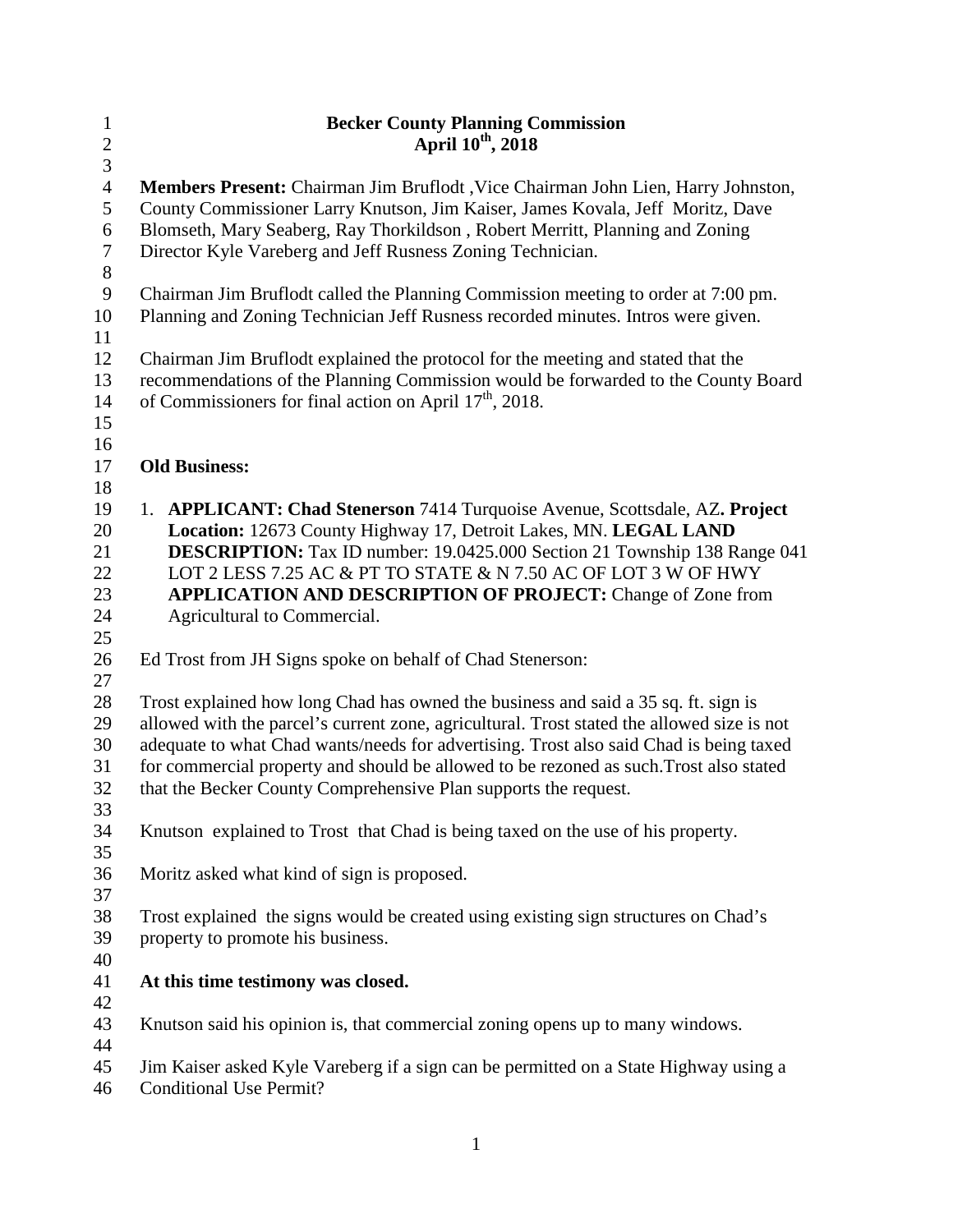| 47 |                                                                                              |  |  |
|----|----------------------------------------------------------------------------------------------|--|--|
| 48 | Vareberg explained that the State Highway Dept. does not recognize Conditional Use           |  |  |
| 49 | Permits for signs along State Highways.                                                      |  |  |
| 50 |                                                                                              |  |  |
| 51 | Meritt was concerned how many signs would go up.                                             |  |  |
| 52 |                                                                                              |  |  |
| 53 | Knutson explained what he thought the State Highway setbacks for signs were and the          |  |  |
| 54 | distance between them.                                                                       |  |  |
| 55 |                                                                                              |  |  |
| 56 | Seaberg was concerned about the neighbors and their response, she also asked if they         |  |  |
| 57 | could get a variance for a sign.                                                             |  |  |
| 58 |                                                                                              |  |  |
| 59 | Vareberg explained that the State Highway Dept. does not recognize variances and the         |  |  |
| 60 | required separation between signs is 100 feet.                                               |  |  |
| 61 |                                                                                              |  |  |
| 62 | Harry Johnston felt, if granted the zone change, they should be able to put up as many       |  |  |
| 63 | signs as they can following the setback distances of the ordinance.                          |  |  |
| 64 |                                                                                              |  |  |
| 65 | <b>MOTION:</b>                                                                               |  |  |
| 66 | John Lien made a motion to deny the application for a change of zone from                    |  |  |
| 67 | agriculture to commercial because it opens up unforeseeable opportunities for                |  |  |
| 68 | further use on the property. Bob Merrit Second. IN FAVOR: James Kovala, Larry                |  |  |
| 69 | Knutson, Jim Bruflodt, John Lien, Jeff Moritz, Dave Blomseth, Jim Kiaser, Ray                |  |  |
| 70 | Thorkildson. OPPOSED: Harry Johnston and Mary Seaberg.                                       |  |  |
| 71 |                                                                                              |  |  |
| 72 |                                                                                              |  |  |
| 73 | 2. APPLICANT: Jay & Arlene Kostelecky 1929 Pentland St., West Fargo, ND.                     |  |  |
| 74 | Project Location: County Highways 5 & 6, Audubon, MN. LEGAL LAND                             |  |  |
| 75 | DESCRIPTION: Tax ID number: 06.0038.020 PT SW1/4 SE1/4: BEG SE COR TH W                      |  |  |
| 76 | 563.16' AL CSAH #6, TH NWLY 334.89' AL CSAH #5, ELY 641.48 TO E LN SW1/4                     |  |  |
| 77 | SE1/4, TH SLY 433.60' TO POB AKA TRACT D REF: PT 06.0038.000 IN 2008                         |  |  |
| 78 | <b>APPLICATION AND DESCRIPTION OF PROJECT:</b> Request approval of a                         |  |  |
| 79 | Conditional Use Permit to build a boat and RV storage facility.                              |  |  |
| 80 |                                                                                              |  |  |
| 81 | Jay and Arlene Kostelecky introduced themselves, and explained they are proposing to         |  |  |
| 82 | build a boat storage facility on their property and possibly a sign located on the property. |  |  |
| 83 |                                                                                              |  |  |
| 84 | Jim Bruflodt asked the Kostelecky's if they had an expansion area?                           |  |  |
| 85 |                                                                                              |  |  |
| 86 | Kostelecky explained where the building site would be.                                       |  |  |
| 87 |                                                                                              |  |  |
| 88 |                                                                                              |  |  |
| 89 |                                                                                              |  |  |
|    | Jim Kaiser asked if they had planned on making it a boat repair shop?                        |  |  |
| 90 |                                                                                              |  |  |
| 91 | Kostelecky said that they have no intensions of doing that.                                  |  |  |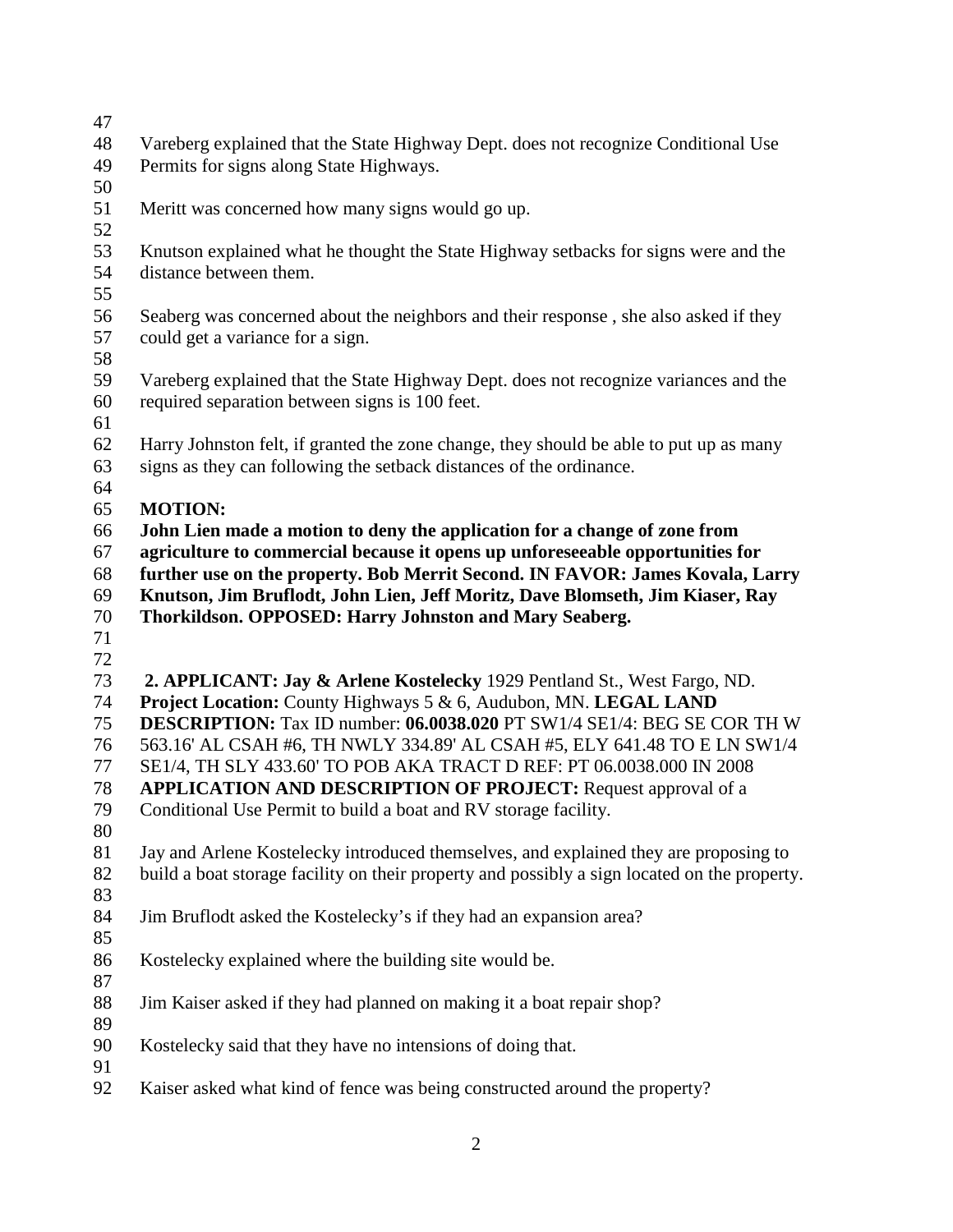| 93  |                                                                                             |  |
|-----|---------------------------------------------------------------------------------------------|--|
| 94  | Kostelecky explained the fence would be six feet high with barbed wire on top, and a        |  |
| 95  | gate at the entrance of the property.                                                       |  |
| 96  |                                                                                             |  |
| 97  | Bruflodt asked how big the storage areas were.                                              |  |
| 98  |                                                                                             |  |
| 99  | Kostelecky did not have the exact size but explained the roof pich and the framing of the   |  |
| 100 | structure, and also explained that the storage areas are larger than just boat storage.     |  |
| 101 |                                                                                             |  |
| 102 | One letter opposing the C.U.P. was read to the board by Kyle Vareberg.                      |  |
| 103 |                                                                                             |  |
| 104 | At this time testimony was closed.                                                          |  |
| 105 |                                                                                             |  |
| 106 | There was no further discussion by the board.                                               |  |
| 107 |                                                                                             |  |
| 108 | <b>MOTION: Jim Kaiser made a motion to approve the request for a Conditional Use</b>        |  |
| 109 | Permit due to the fact it meets chapter 5 table 5-1 of the land use district. Jeff          |  |
| 110 | Moritz. Second. All in favor. Motion carried.                                               |  |
| 111 |                                                                                             |  |
| 112 |                                                                                             |  |
| 113 | 3. APPLICANT: Becker County 915 Lake Avenue, Detroit Lakes, MN. Project                     |  |
| 114 | Location: 12738 County Highway 5, Lake Park, MN. LEGAL LAND                                 |  |
| 115 | <b>DESCRIPTION:</b> Tax ID number: 06.0312.000 Section 22 Township 138 Range 043 PT         |  |
| 116 | GOVT LOT 1: COMM COR LOT 1 BLK 2 CORM BCH, S 1714', W 1001.8' TO POB;                       |  |
| 117 | NW 67.1' TO LK, SW 50' AL LK, SE 88.5', NE 57' TO POB. APPLICATION AND                      |  |
| 118 | <b>DESCRIPTION OF PROJECT:</b> Request approval of a Conditional Use Permit to build        |  |
| 119 | a 6' privacy fence.                                                                         |  |
| 120 |                                                                                             |  |
| 121 | Guy Fischer spoke on behalf of Becker County.                                               |  |
| 122 |                                                                                             |  |
| 123 | Fischer explained the size of the fence would be six feet tall and where it will be located |  |
| 124 | on the property.                                                                            |  |
| 125 |                                                                                             |  |
| 126 | Jim Kaiser asked if it would be located on the north or south side of the property.         |  |
| 127 |                                                                                             |  |
| 128 | Larry Knutson said they should approve both the north and south sides of the property for   |  |
| 129 | the fence.                                                                                  |  |
| 130 |                                                                                             |  |
| 131 | Todd Nelson, a local resident, spoke for the project. Nelson wanted to know where the       |  |
| 132 | fence will be placed and what it will be constructed of, he also questioned if the County   |  |
| 133 | will maintain both sides of the fence.                                                      |  |
| 134 |                                                                                             |  |
| 135 | Knutson said that Becker County will be maintaining the fence.                              |  |
| 136 |                                                                                             |  |
| 137 | It was agreed upon that it will be constructed on the property line.                        |  |
| 138 |                                                                                             |  |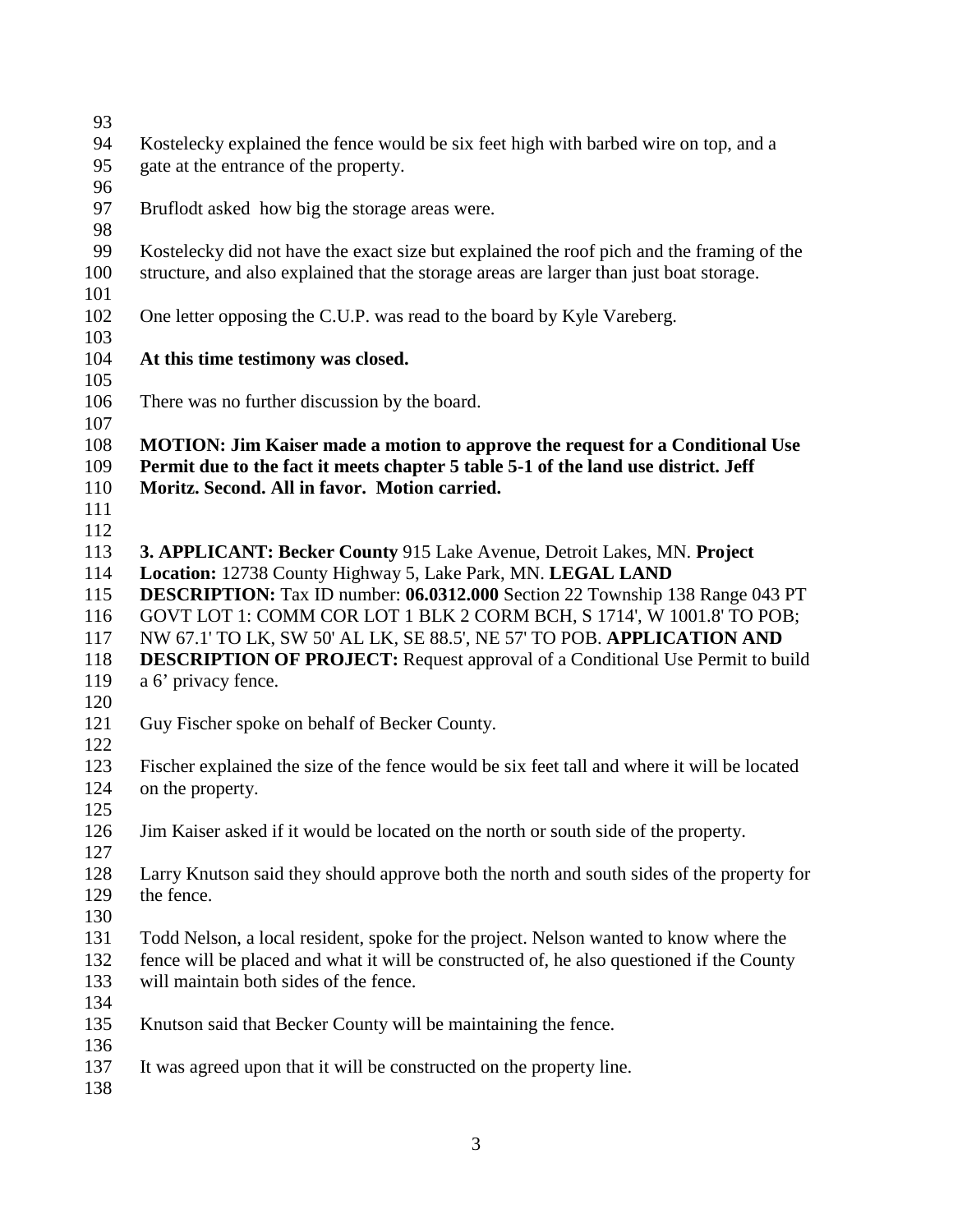| 139 | At this time testimony was closed.                                                         |  |  |  |
|-----|--------------------------------------------------------------------------------------------|--|--|--|
| 140 |                                                                                            |  |  |  |
| 141 | There was no further discussion by the board.                                              |  |  |  |
| 142 |                                                                                            |  |  |  |
| 143 | <b>Motion:</b>                                                                             |  |  |  |
| 144 | Jeff Moritz made a motion to approve the Conditional Use Permit for a six foot high        |  |  |  |
| 145 | privacy fence due to the fact that it meets the requirements of chapter seven of the       |  |  |  |
| 146 | Becker County Zoning Ordinance section 7 A-4 and based on the neighbors request.           |  |  |  |
| 147 | Ray Thorkildson second. All in favor. Motion carried.                                      |  |  |  |
| 148 |                                                                                            |  |  |  |
| 149 |                                                                                            |  |  |  |
| 150 | <b>Other Business.</b>                                                                     |  |  |  |
| 151 |                                                                                            |  |  |  |
| 152 | <b>Amendments to the Becker County Ordinance.</b>                                          |  |  |  |
| 153 |                                                                                            |  |  |  |
| 154 | 1- Natural Environmental Lake Classification Lot Size Prior to                             |  |  |  |
| 155 | 2016.                                                                                      |  |  |  |
| 156 |                                                                                            |  |  |  |
| 157 | Bob Merrit felt the lots sizes meet the standards of the ordinance.                        |  |  |  |
| 158 |                                                                                            |  |  |  |
| 159 | Larry Knutson stated that it explains the language well.                                   |  |  |  |
| 160 |                                                                                            |  |  |  |
| 161 | <b>Motion:</b>                                                                             |  |  |  |
| 162 | John Lien made a motion to approve the Amendment. Dave Blomseth second. All                |  |  |  |
| 163 | in favor. Motion Carried.                                                                  |  |  |  |
| 164 |                                                                                            |  |  |  |
| 165 |                                                                                            |  |  |  |
| 166 | 2- Recreational Vehicle Standards.                                                         |  |  |  |
| 167 |                                                                                            |  |  |  |
| 168 | Larry Knutson agreed it should be the same as applying for a site permit application, just |  |  |  |
| 169 | a one time permit.                                                                         |  |  |  |
| 170 |                                                                                            |  |  |  |
| 171 | <b>Motion:</b>                                                                             |  |  |  |
| 172 | John Lien made a motion to approve the Ammendment. Mary Seaberg second. All                |  |  |  |
| 173 | in favor. Motion Carried.                                                                  |  |  |  |
| 174 |                                                                                            |  |  |  |
| 175 |                                                                                            |  |  |  |
| 176 | <b>New Business:</b>                                                                       |  |  |  |
| 177 |                                                                                            |  |  |  |
| 178 |                                                                                            |  |  |  |
| 179 | 1. APPLICANT: Lonnie & Patricia Nelson 3792 Polk St. S., Fargo, ND.                        |  |  |  |
| 180 | Project Location: 18722 Cummings Rd., Detroit Lakes, MN. LEGAL LAND                        |  |  |  |
| 181 | DESCRIPTION: Tax ID number: 08.0717.000 Section 21 Township 139 Range                      |  |  |  |
| 182 | 041 Subdivision Name BRANDY LK EST 1 <sup>ST</sup> Block 001 Subdivision Cd 08006          |  |  |  |
| 183 | LOT 6 REF: E 08.0032.911 APPLICATION AND DESCRIPTION OF                                    |  |  |  |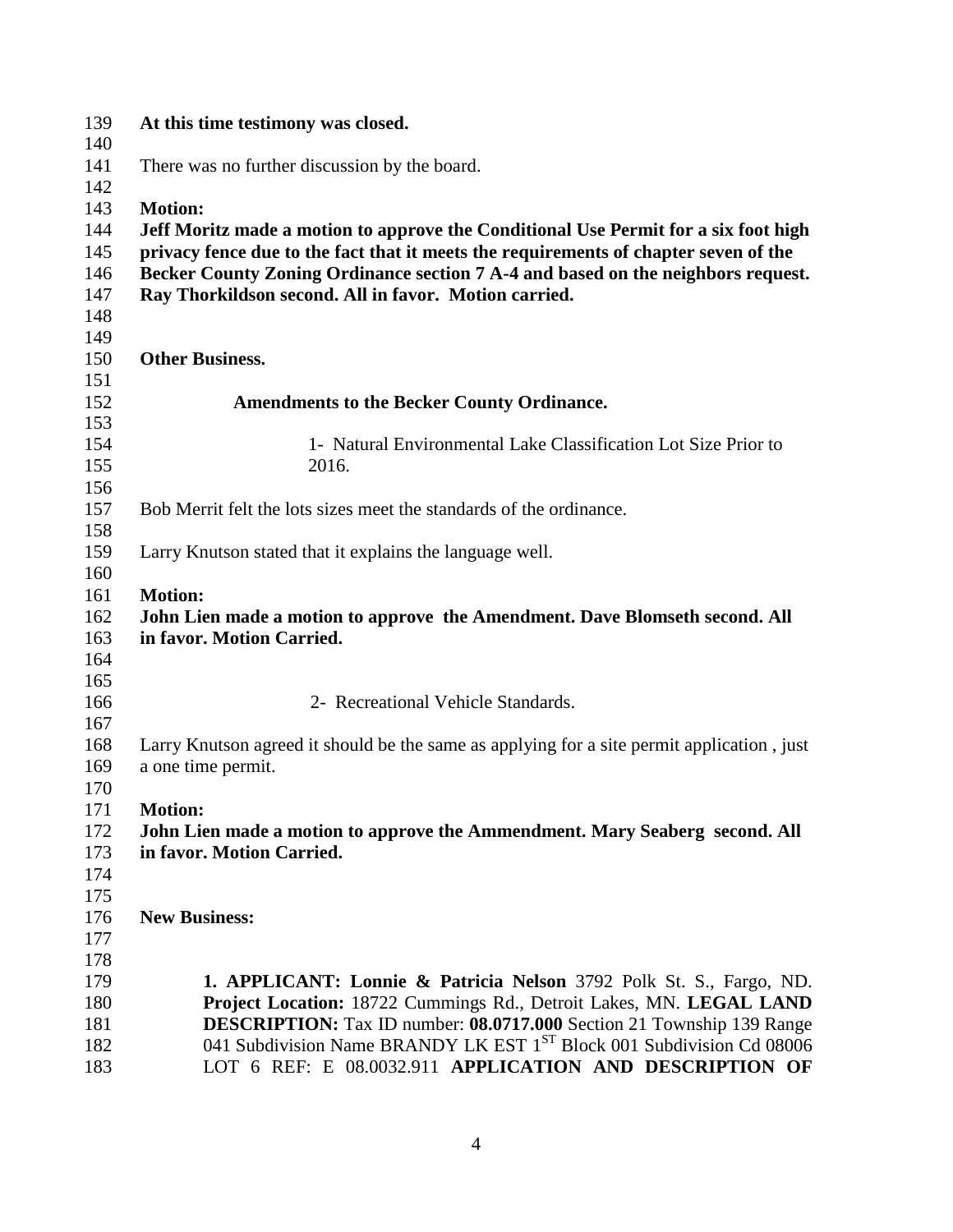| 184        | <b>PROJECT:</b> Request a Conditional Use Permit to rent out heated bays in storage                                                                                             |
|------------|---------------------------------------------------------------------------------------------------------------------------------------------------------------------------------|
| 185        | building.                                                                                                                                                                       |
| 186        |                                                                                                                                                                                 |
| 187        |                                                                                                                                                                                 |
| 188        |                                                                                                                                                                                 |
| 189        | Lonnie Nelson introduced and explained to the board why he needs a Conditional Use                                                                                              |
| 190        | Permit for his new storage building he constructed in Brandy Lake Estates. He was                                                                                               |
| 191        | informed by the Becker County Zoning Department that he needed to apply for a                                                                                                   |
| 192<br>193 | Conditional Use Permit if the structure was to be rented out. Nelson did check with the<br>Becker County Recorders office pertaining to any covenants for the property and none |
| 194        | were found.                                                                                                                                                                     |
| 195        |                                                                                                                                                                                 |
| 196        | Jim Bruflodt explained to Nelson that covenants are not enforced by the County.                                                                                                 |
| 197        |                                                                                                                                                                                 |
| 198        | Larry Knutson explained to Nelson how the Conditional Use Permit works and then                                                                                                 |
| 199        | asked Nelson how he plans to use it.                                                                                                                                            |
| 200        |                                                                                                                                                                                 |
| 201        | Nelson explained he would be renting out one unit.                                                                                                                              |
| 202        |                                                                                                                                                                                 |
| 203        | James Kovala stated his concern about the use of the proposed rental unit.                                                                                                      |
| 204        |                                                                                                                                                                                 |
| 205        | Nelson explained he will be renting it out for truck driver's storage.                                                                                                          |
| 206        |                                                                                                                                                                                 |
| 207        | Jim Bruflodt was concerned that it could be used for many different things and stated                                                                                           |
| 208        | that it could cause a problem in the neighborhood.                                                                                                                              |
| 209        |                                                                                                                                                                                 |
| 210        | Nelson said it will be a very selective rental unit.                                                                                                                            |
| 211        |                                                                                                                                                                                 |
| 212        | Jeff Moritz was concerned of it being used as a semi repair shop.                                                                                                               |
| 213        |                                                                                                                                                                                 |
| 214        | Jim Kaiser asked Nelson if he had running water in the shop.                                                                                                                    |
| 215        |                                                                                                                                                                                 |
| 216        | Nelson stated there is no sewer or water in the shop.                                                                                                                           |
| 217        |                                                                                                                                                                                 |
| 218        | Larry Knutson asked Nelson what the dimension of the doors were.                                                                                                                |
| 219        |                                                                                                                                                                                 |
|            |                                                                                                                                                                                 |
| 220        | Nelson said the doors were $12'x12'$ on each unit.                                                                                                                              |
| 221        |                                                                                                                                                                                 |
| 222        | Jim Bruflodt asked Nelson if anybody had a problem with renting it out.                                                                                                         |
| 223        |                                                                                                                                                                                 |
| 224        | Nelson said a neighbor is opposed to it.                                                                                                                                        |
| 225        |                                                                                                                                                                                 |
| 226        | Dean Lutz spoke against the C.U.P and does not want the area to be turned into a                                                                                                |
| 227        | commercial area.                                                                                                                                                                |
| 228        |                                                                                                                                                                                 |
| 229        | Dean also read two letters that were against the application.                                                                                                                   |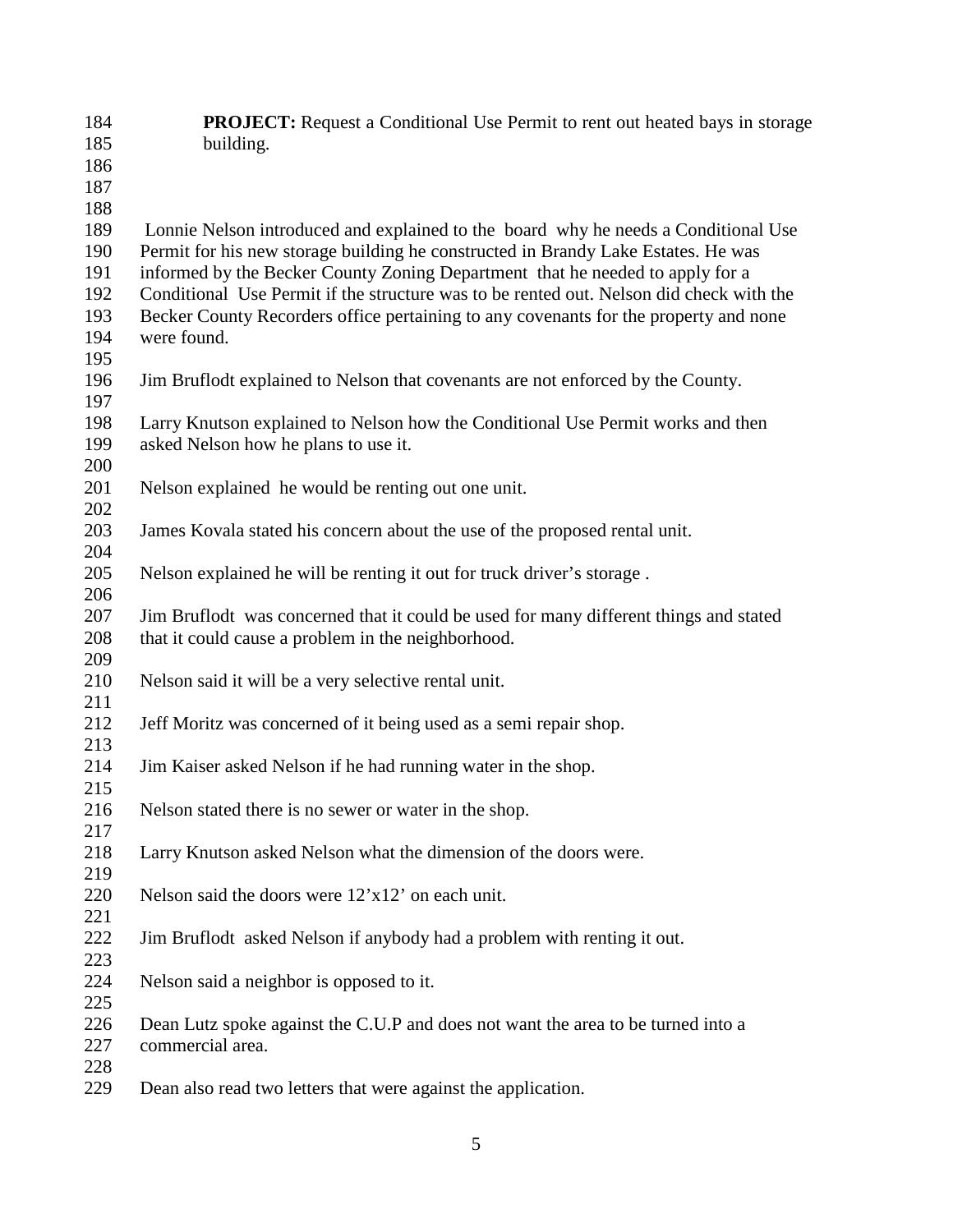| 230        |                                                                                                                                      |  |  |
|------------|--------------------------------------------------------------------------------------------------------------------------------------|--|--|
| 231        | Fred Wiese explained that the lot for the Conditional Use Permit was lot 6 not lot 7.                                                |  |  |
| 232        |                                                                                                                                      |  |  |
| 233        | Larry Knutson asked Fred if he feels the traffic has increased in the area.                                                          |  |  |
| 234        |                                                                                                                                      |  |  |
| 235        | Fred said the traffic has increased in the area.                                                                                     |  |  |
| 236        |                                                                                                                                      |  |  |
| 237        | Kyle Vareberg read one letter in opposition to the Conditional Use Permit.                                                           |  |  |
| 238        |                                                                                                                                      |  |  |
| 239        | At this time testimony closed                                                                                                        |  |  |
| 240        |                                                                                                                                      |  |  |
| 241        | John Lien explained he had no problem with the application being private storage.                                                    |  |  |
| 242        |                                                                                                                                      |  |  |
| 243        | Larry Knutson said without knowing the back ground of the application, there would be                                                |  |  |
| 244        | no issue.                                                                                                                            |  |  |
| 245        |                                                                                                                                      |  |  |
| 246        |                                                                                                                                      |  |  |
| 247        | John Lien asked Kyle Vareberg if the site permit issued for the building was for private                                             |  |  |
| 248        | use.                                                                                                                                 |  |  |
| 249        |                                                                                                                                      |  |  |
| 250        | Vareberg stated yes.                                                                                                                 |  |  |
|            |                                                                                                                                      |  |  |
| 251<br>252 | The board talked amongst themselves with different concerns.                                                                         |  |  |
| 253        | Kyle Vareberg stated the Conditional Use Permit can be approved with stipulations.                                                   |  |  |
| 254        |                                                                                                                                      |  |  |
| 255        | <b>Motion:</b>                                                                                                                       |  |  |
| 256        | Ray Thorkildson made a motion to approve the request with the following                                                              |  |  |
| 257        | stipulations:                                                                                                                        |  |  |
| 258        | No outside storage.                                                                                                                  |  |  |
| 259        | Only two bays of the building may be rented out.                                                                                     |  |  |
| 260        | Storage only.                                                                                                                        |  |  |
| 261        | Must be in the $40x120$ on lot 6 only.                                                                                               |  |  |
| 262        | Blomseth Second. In Favor: Jim Bruflodt, John Lien, Harry Johnston, Larry Knutson,,                                                  |  |  |
| 263        |                                                                                                                                      |  |  |
| 264        | Jeff Moritz, Dave Blomseth, Mary Seaberg, Ray Thorkildson, and Robert Merritt.<br>Opposed: Jim Kaiser, James Kovala. Motion carried. |  |  |
| 265        |                                                                                                                                      |  |  |
|            |                                                                                                                                      |  |  |
| 266<br>267 |                                                                                                                                      |  |  |
|            | <b>2.APPLICANT: Rodger Geddes</b> 37468 Bucks Trail, Waubun, MN. Project                                                             |  |  |
| 268        | Location: 37468 Bucks Trail, Waubun, MN. LEGAL LAND DESCRIPTION:                                                                     |  |  |
| 269        | Tax ID number: 09.0106.004 Section 13 Township 142 Range 039 PT GOVT                                                                 |  |  |
| 270        | LOT 4: COMM E QTR COR SEC 13, W 2652.37', S 1285.19' TO RD, WLY AL                                                                   |  |  |
| 271        | RD 61.13', SW 281.81' TO POB; NE 281.81', NWLY AL RD 575.32', WLY                                                                    |  |  |
| 272        | 222.09 SLY 403.28' TO BIG ELBOW LK, S AL LK 498.06', NELY 349.34' TO                                                                 |  |  |
| 273        | POB. TRACT G APPLICATION AND DESCRIPTION OF PROJECT:                                                                                 |  |  |
| 274        | Request a Change of Zone from Agricultural to Residential.                                                                           |  |  |
| 275        |                                                                                                                                      |  |  |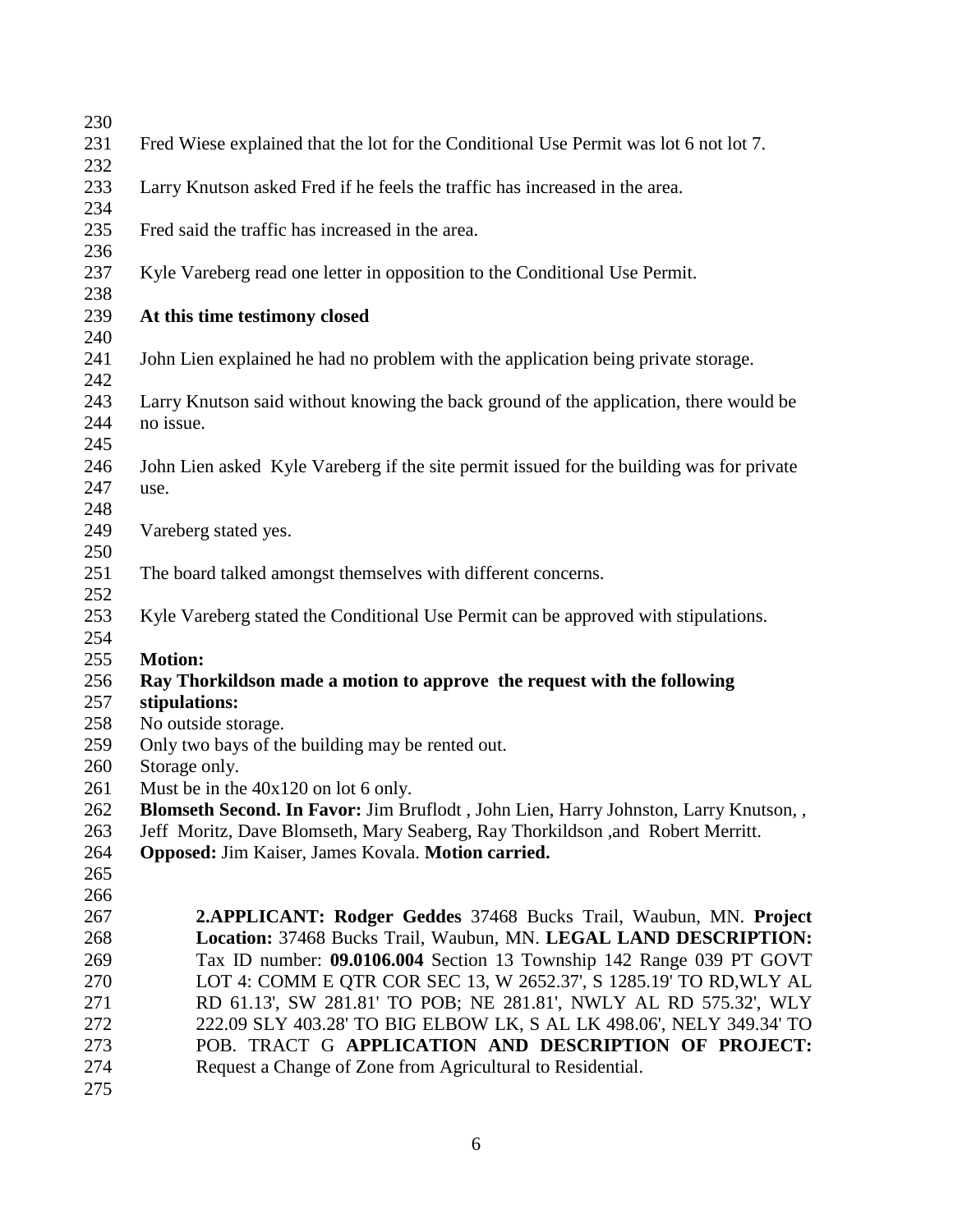| 276 |                                                                                          |  |
|-----|------------------------------------------------------------------------------------------|--|
| 277 | Scott Walz spoke on behalf of Roger Geddes. Scott Explained how the boundry              |  |
| 278 | lines were off on the split and how they were adjusted to make the split all             |  |
| 279 | buildable sites.                                                                         |  |
| 280 |                                                                                          |  |
| 281 | Harry Johnston was concerned about the total sqaure feet of the split.                   |  |
| 282 |                                                                                          |  |
| 283 | Scott Explained how the survey was described.                                            |  |
| 284 |                                                                                          |  |
| 285 | Cynthia Hanson spoke against the request and voice concerned about the past              |  |
| 286 | violations on the property.                                                              |  |
| 287 |                                                                                          |  |
| 288 | Kyle Vareberg found a violation in file that was classified unfounded.                   |  |
| 289 |                                                                                          |  |
| 290 | At this time Testimony Closed.                                                           |  |
| 291 |                                                                                          |  |
| 292 | Motion: Mary Seaberg made a motion to approve the request. Harry                         |  |
| 293 | Johnston Second. All In favor. Motion carried.                                           |  |
| 294 |                                                                                          |  |
| 295 |                                                                                          |  |
| 296 |                                                                                          |  |
| 297 | APPLICANT: Long Shore Development, LLC 13274 435 <sup>th</sup> St. SW, Fertile,          |  |
| 298 | MN 56540 Project Location: 23677 W. Long Lake Rd., Detroit Lakes,                        |  |
| 299 | MN.LEGAL LAND DESCRIPTION: Tax ID number: 08.0549.000 Section 31                         |  |
| 300 | Township 139 Range 041 31-139-41 E1/2 E1/2 SW1/4; NE1/4 NW1/4 E OF RR                    |  |
| 301 | ROW; NW1/2 NE1/4; SW1/4 NE1/4; GOVT LOT 7 LESS 8.8AC TO DNR;                             |  |
| 302 | LESS PT GOVT LOT 7 S OF W EXT OF N LN GOVT LOT 9 & E OF LN                               |  |
| 303 | COMM E QTR COR SEC 31, N 222.3', SW 41.9' TO POB: SW 212.2', SLY                         |  |
| 304 | 333.9' TO LK & TERM and 08.0551.001 Section 31 Township 139 Range 041                    |  |
| 305 | PT E1/2 NW1/4: COMM SE COR NW1/4 E 663.86' TO POB; N 1664.17',                           |  |
| 306 | SWLY AL RWY 1731.9 E 408.06' TO POB. APPLICATION AND                                     |  |
| 307 | <b>DESCRIPTION OF PROJECT:</b> Request a Conditional Use Permit to allow for             |  |
| 308 | development of a Sand & Gravel Pit mining and processing operation.                      |  |
| 309 |                                                                                          |  |
| 310 |                                                                                          |  |
| 311 |                                                                                          |  |
| 312 | This application was tabled until the following month (05/08/2018).                      |  |
| 313 |                                                                                          |  |
| 314 |                                                                                          |  |
| 315 |                                                                                          |  |
| 316 |                                                                                          |  |
| 317 |                                                                                          |  |
| 318 | <b>Informational Meeting:</b> The next informational meeting is scheduled for Wednesday, |  |
| 319 | May 02, 2018 at 8:00 am in the Third Floor Meeting Room of the new addition of the       |  |
| 320 | Becker County Courthouse.                                                                |  |
| 221 |                                                                                          |  |

321